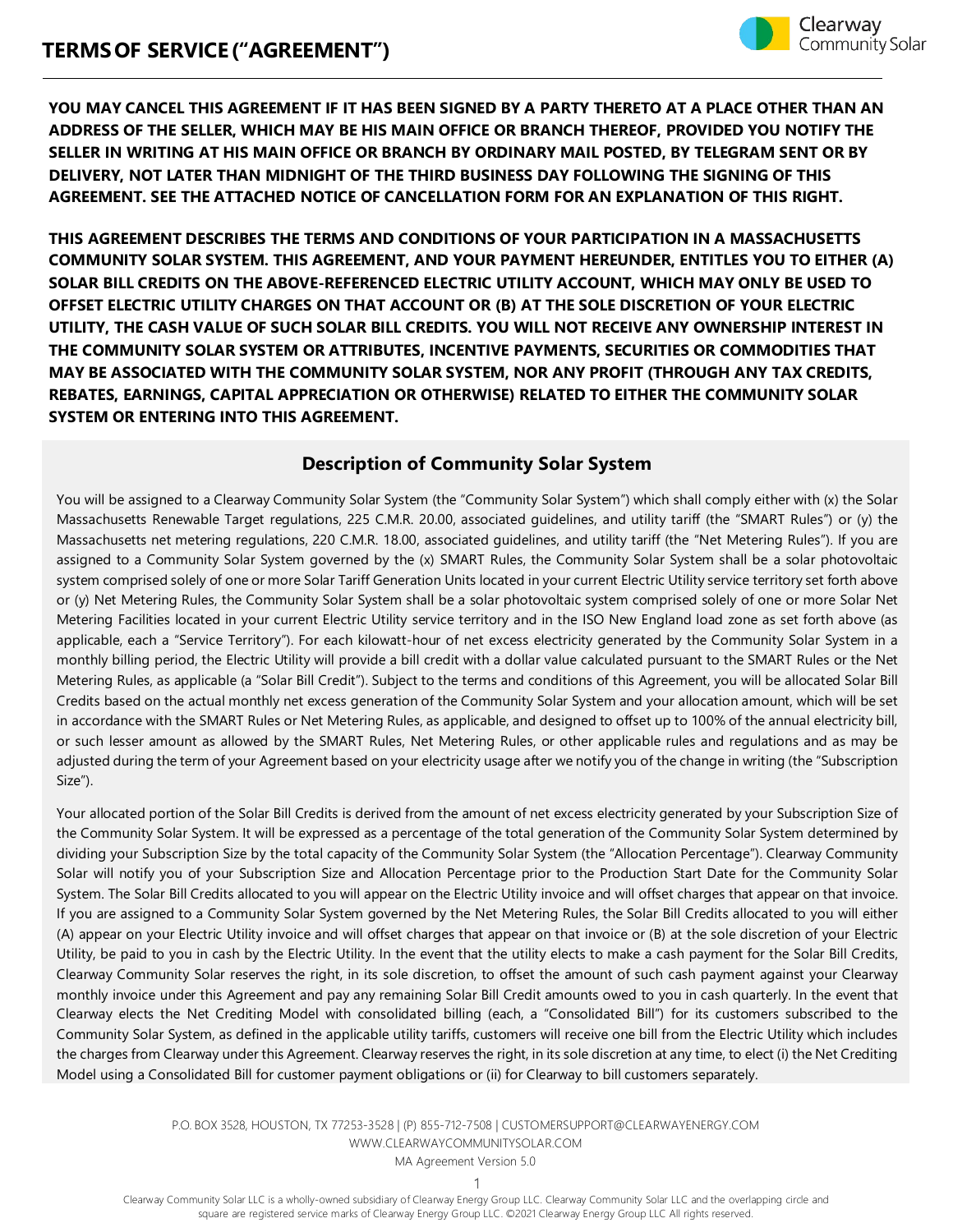**Project Owner: Clearway Community Solar LLC** a Delaware limited liability company, located at 100 California Street, Suite 400, San Francisco, CA 94111 (together with its successors and assigns, "Clearway", "Owner", "Project Developer", "we", or "us").

Customer may be referred to as "you", "your", "Subscriber", or "Customer". The two parties above are collectively the "Parties" and each a "Party" to this Agreement.

## **1. Subject and Contents of Agreement:**

Pursuant to this Agreement, in consideration for your payments, you will be entitled to receive the Solar Bill Credits generated by the portion of the Community Solar System equal to your estimated Subscription Size as listed in the Disclosure Form as provided on Exhibit 2. Your Subscription Size does not represent an ownership or other interest in the Community Solar System, or in any solar panel or other equipment or the real estate on which the Community Solar System is located, nor does it entitle you to receive any portion of the actual electricity generated by the Community Solar System or of any attributes, other incentive payments, or commodities associated with the Community Solar System or such electricity other than the Solar Bill Credits. You acknowledge that this is a service contract and Clearway Community Solar is not a utility. This Agreement is comprised of the body of the Agreement and the following attached exhibits:

**Exhibit 1** is the Notice of Cancellation to be used if you decide to cancel this Agreement.

**Exhibit 2** is a required Disclosure Form for Community Solar Projects governed by the SMART Rules describing your community solar subscription details.

# **2. Term:**

- a) The term of this Agreement (the "Term") begins after it is signed by you, unless terminated earlier pursuant to the terms hereof, will end on the twentieth (20th) anniversary of the first day of the first full month of commercial operation of the Community Solar System ("Production Start Date").
- b) We will advise you of the Production Start Date.
- c) WE MAY REJECT YOUR ENROLLMENT FOR ANY REASON BEFORE THE PRODUCTION START DATE SHOULD YOU NOT MEET UNDERWRITING REQUIREMENTS OR FAIL TO PROVIDE ANY REQUIRED DOCUMENTATION, SUCH AS PAST UTILITY BILLS. WE SHALL HAVE NO OBLIGATIONS UNDER THIS AGREEMENT UNTIL WE INFORM YOU IN WRITING THAT YOUR ENROLLMENT IS COMPLETED AND YOU ARE ELIGIBLE TO RECEIVE SOLAR BILL CREDITS.
- d) You may cancel this transaction, without any penalty or obligation, by submitting the Notice of Cancellation to us at any time prior to midnight of the third (3rd) business day after the signing of this Agreement ("Rescission Period"). See Exhibit 1, the attached Notice of Cancellation form for an explanation of this right.
- e) We may deliver a copy of the Agreement to you by electronic means (e.g., via email or download).

# **3. Early Termination; Change in Law:**

- a) **Rescission.** You may rescind this transaction during the Rescission Period as explained in Section 2(d).
- b) **Cancel Any Time.** You may cancel this Agreement any time after the Rescission Period through the end of the Term by providing us at least sixty (60) calendar days' written notice ("Notice Period") and paying a **\$0 cancellation fee ("Cancellation Fee")**. When you cancel, Clearway Community Solar is required to submit an allocation form with updated Solar Bill Credit allocation information to your Electric Utility. Clearway is not permitted to submit updated

P.O. BOX 3528, HOUSTON, TX 77253-3528 | (P) 855-712-7508 [| CUSTOMERSUPPORT@CLEARWAYENERGY.COM](mailto:CUSTOMERSUPPORT@CLEARWAYENERGY.COM) [WWW.CLEARWAYCOMMUNITYSOLAR.COM](http://www.clearwaycommunitysolar.com/) MA Agreement Version 5.0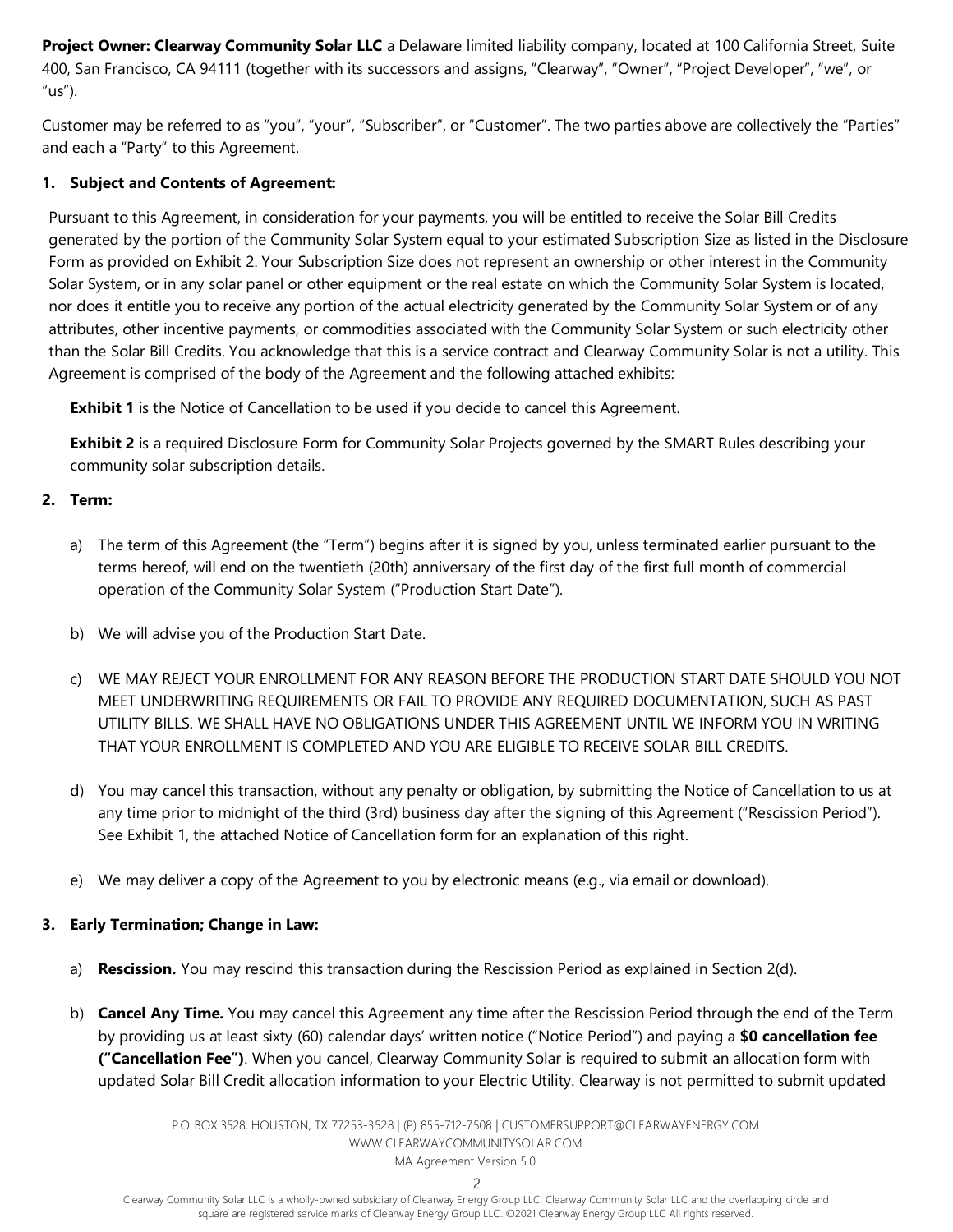allocation forms for the Community Solar System more than twice per calendar year in the Commonwealth of Massachusetts. Due to those limitations, your termination date ("Termination Date") may not occur until six (6) full months of billing cycles after expiration of the Notice Period. You will be responsible for all Monthly Payments and accrued fees due through the Termination Date, and you will continue to receive Solar Bill Credits through the Termination Date unless the account number on file at the time of cancellation is no longer valid. The Cancellation Fee will be waived upon receipt by Clearway Community Solar of documentation reasonably evidencing Customer's death prior to the end of the Term.

- c) **Cancel During Early Cancellation Period.** In addition to your ability to cancel this Agreement as described in Sections 3(a), 3(b), 3(d), and 3(e), you may elect to cancel this Agreement, without any Cancellation Fee, by providing written notice to us until the earlier-occurring of either: (i) thirty (30) calendar days before the Production Start Date, or (ii) ninety (90) calendar days following the date on which you execute this Agreement ("Early Cancellation Period"). Cancelling during the Early Cancellation Period may take up to six (6) full months of billing cycles after the expiration of the Notice Period to process if the Production Start Date occurs during the processing time. You will be responsible for all Monthly Payments (including, as applicable, estimated payments) due under this Agreement through the Termination Date if the Production Start Date occurs during the processing of your cancellation.
- d) **Cancel with Replacement Customer.** To avoid paying the Cancellation Fee you may cancel this Agreement by (i) providing sixty (60) calendar days' advance written notice to us and (ii) referring an Eligible Replacement Customer who executes a Community Solar Terms of Service with us for your Subscription Size. Your Termination Date may not occur until six (6) full months of billing cycles after expiration of the Notice Period. An "Eligible Replacement Customer" is an individual that satisfies our customer qualification requirements, as they exist at the time of the Eligible Replacement Customer's enrollment, and who successfully executes this Agreement (including all required permissions and disclosures), and is accepted for enrollment under the applicable Electric Utility tariff. Customer qualification requirements are subject to change and may include, your Subscription Size and maintaining an active electric utility account. While you may find an Eligible Replacement Customer, you may not "sell" your right to your Subscription Size to any other person. You will be responsible for all Monthly Payments and accrued fees due through the Termination Date.
- e) **Moving.** If you move to a new residence you are obligated to provide us written notice of your new residence address at least sixty (60) calendar days prior to your move. We reserve the right to require that you provide additional evidence documenting your move.

**If you move to a new residence and continue to be a customer in the Service Territory and we successfully enroll your new account under the applicable Electric Utility tariff, you agree to take this Agreement with you.** This Agreement will continue, but you must provide us sixty (60) calendar days' advance written notice of your new residence address and new retail electric service account information. Your Termination Date may not occur until six (6) full months of billing cycles after expiration of the Notice Period. In the likely event that you open a new Electric Utility account at your new address within the Service Territory, your new account may be subject to utility review and approval for enrollment under its applicable tariff. We are not responsible for any actions or inactions by your Electric Utility. You will be responsible for all Monthly Payments due under this Agreement regardless of when any such changes take effect.

**If you move to a new residence and, provide us with sixty (60) calendar days' notice with acceptable proof that you moved outside of the Service Territory, no Cancellation Fee will be charged.** You will be responsible for all payments (including, as applicable, estimated payments) due under this Agreement through the last full billing cycle and the partial billing cycle (if applicable) for up to six (6) full months of billing cycles after expiration of the Notice

P.O. BOX 3528, HOUSTON, TX 77253-3528 | (P) 855-712-7508 [| CUSTOMERSUPPORT@CLEARWAYENERGY.COM](mailto:CUSTOMERSUPPORT@CLEARWAYENERGY.COM) [WWW.CLEARWAYCOMMUNITYSOLAR.COM](http://www.clearwaycommunitysolar.com/) MA Agreement Version 5.0

3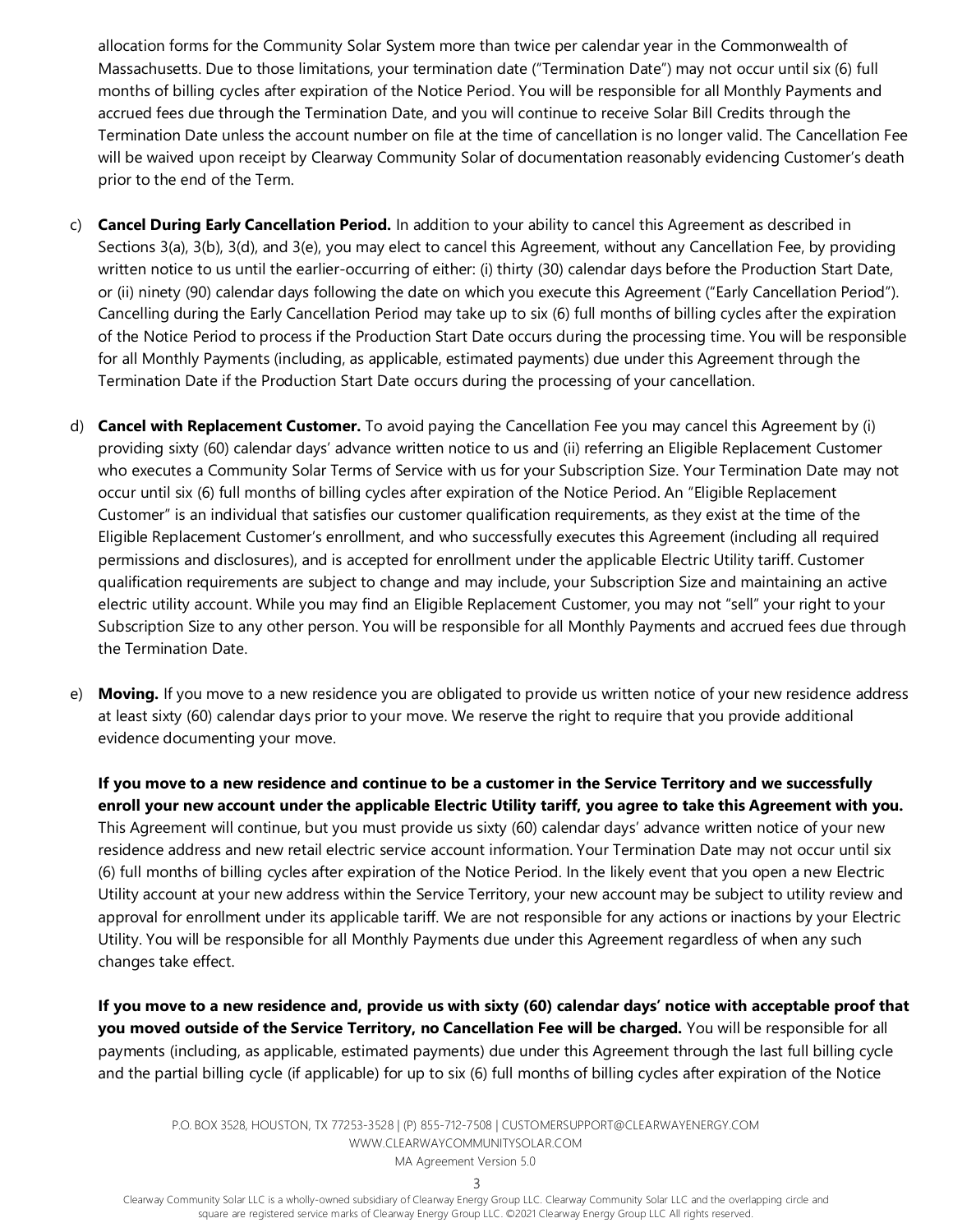Period. Clearway Community Solar will continue to direct your Electric Utility to place Solar Bill Credits on your utility bill until the earlier of: (1) the end of the billing cycle during which the six (6) full months of billing cycles period expires, and (2) the date your Electric Utility account is closed. Upon presenting acceptable proof of your move outside of the Service Territory, we will confirm in writing that you owe no cancellation fees other than payments required under this paragraph (or, if we have invoiced and you have paid a Cancellation Fee, we will refund that payment above the payments required in this paragraph).

f) **Cancellation by Clearway.** Clearway Community Solar may terminate this Agreement upon written notice to you (i) at any time prior to the Production Start Date, (ii) at any time after the Production Start Date due to a change in law or regulation or interpretation thereof, or (iii) at our discretion. If we terminate this Agreement, we will not have any liability to you. We may terminate due to a change in law, regulation, interpretation thereof, decision, determination, or order related to the Community Solar System ("Change in Law") if: (i)as a result of the Change in Law you are no longer entitled to receive Solar Bill Credits on your bill, or (ii) the Change in Law, a change in utility rate structure, a change in the relationship between your Subscription Rate and the Solar Bill Credit has, or is reasonably expected to have, a material adverse effect on us or the applicable Community Solar System. You will be obligated to make payments to us for any Solar Bill Credits or estimated payments generated through the Termination Date.

| ۰,            |          |
|---------------|----------|
| ٠             |          |
| ۰.<br>×<br>۰. | ۰.<br>۰, |

| <b>MOVE TERMS</b>                                                    | <b>NOTICE PERIOD*</b> | <b>FEE</b> |
|----------------------------------------------------------------------|-----------------------|------------|
| <b>Moving Inside Service Territory &amp; Taking Service with You</b> | 60 days               | \$0        |
| <b>Moving Outside Service Territory with Proof of Move</b>           | 60 days               | \$0        |
| <b>CANCELLATION TERMS</b>                                            |                       |            |
| <b>Cancel During Early Cancellation Period**</b>                     | 60 days               | \$0        |
| <b>Cancel with a Replacement Customer</b>                            | 60 days               | \$0        |
| <b>Cancel Any Time for Any Reason</b>                                | 60 days               | \$0        |

*\* You will be responsible for all Monthly Payments and accrued fees due from the date you provide us written Notice of Cancellation up to six (6) full months of Clearway billing cycles after expiration of the Notice Period.*

*\*\* Eligible until the earlier of: (1) 30 days before the Production Start Date or (2) 90 days after you execute this Agreement.*

#### **4. Payments:**

Following the Production Start Date, beginning on the first day on which Solar Bill Credits are assigned to your utility account ("Service Commencement Date"), you are responsible for paying the amount shown on monthly invoices sent by us to you. You shall make the payments set forth on each monthly invoice on or before the due date set forth on such invoice. For each monthly billing period, you will be billed based on the dollar amount of your Solar Bill Credits which shall be calculated using one or more of the following: (i) a report from the Electric Utility with the dollar amount of Solar Bill Credits generated by the Community Solar System; (ii) an estimate of your Solar Bill Credits generated by the Community Solar System; and/or (iii) we may ask you for your most recent utility bill and you must provide a legible copy or image within five (5) business days. We will use the information on your utility bill or estimated utility bill to calculate the amount you owe us each month, which will be equal to the product of (i) one (1) minus **your discount rate of seven percent (7%),** multiplied by (ii) the dollar amount of your Solar Bill Credits, as determined by your Electric Utility (each, a "Monthly Payment"). The Monthly Payment will vary from month to month. You acknowledge that the appearance of Solar Bill Credits that the Electric Utility reports to us will generally be for net excess electricity generated by the Community Solar Facility

> P.O. BOX 3528, HOUSTON, TX 77253-3528 | (P) 855-712-7508 [| CUSTOMERSUPPORT@CLEARWAYENERGY.COM](mailto:CUSTOMERSUPPORT@CLEARWAYENERGY.COM) [WWW.CLEARWAYCOMMUNITYSOLAR.COM](http://www.clearwaycommunitysolar.com/) MA Agreement Version 5.0

> > 4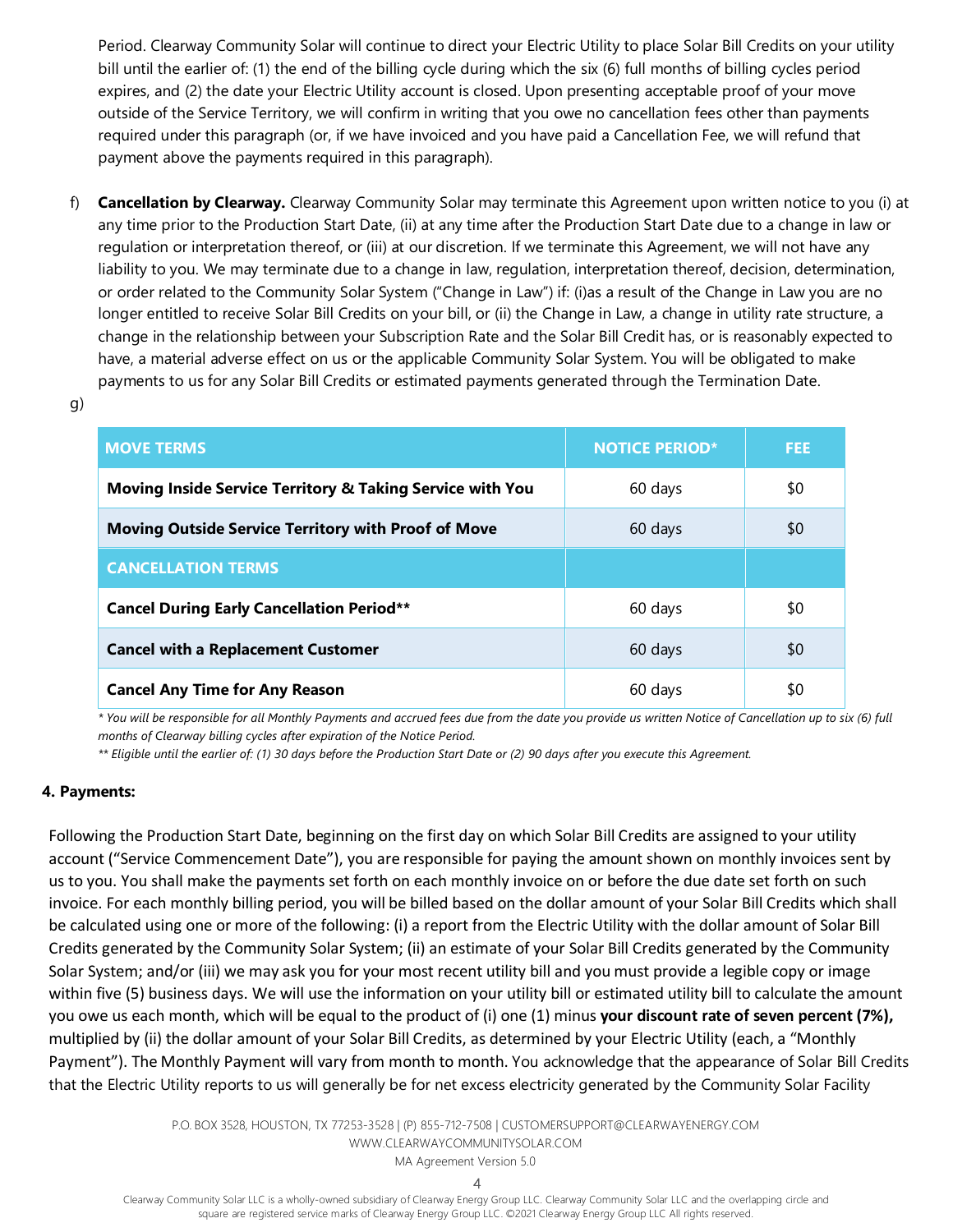during the prior Electric Utility billing month and may be subject to further Electric Utility delay, and that the appearance of Solar Bill Credits allocated to your Electric Utility account may also be subject to similar delays. Clearway reserves the right to elect a Consolidated Bill, if permitted by the applicable utility tariff.

a) Payments may be made by your choice of check, money order, credit card, or debit card or by authorizing us to charge amounts automatically to your credit or debit card or deduct amounts automatically from your checking or savings account. To authorize automatic payments, you may enroll by logging into your customer portal account at www.my-clearway.com or by calling us at 855-712-7508. **If you authorize automatic payments, then after the first three consecutive months of such payments, you will receive a credit of forty dollars (\$40.00) to your account on the following month's invoice.** If you elect to make payments by check or money order then you are responsible for mailing your payment to the following address:

**Clearway Community Solar Attention: Remittance Processing P.O. Box 4387 Portland, OR 97208**

- b) You agree to pay interest on payments more than thirty (30) calendar days past due of 1% per month, but not more than the maximum interest rate permitted by law, together with any reasonable collection costs, attorneys' fees, court costs, and post-judgment collection fees. You also agree to pay a return check fee or payment denial fee of twentyfive dollars (\$25), but not more than the maximum permitted by law, each time your bank refuses or returns your check or electronic debit payment (as applicable).
- c) **Estimated Taxes:** The Monthly Payments do not include applicable taxes. If applicable, you agree to pay, in addition to the specified Monthly Payment, any applicable federal, state or local sales and use taxes, and any other governmental charges on or related to this Agreement, as invoiced by us or imposed directly by your local jurisdiction, unless prohibited by law.
- d) **Billing Adjustments:** We will determine the amount of Solar Bill Credits generated by the Community Solar System based upon information provided to us by the Electric Utility, which in turn will be based on the Electric Utility's metering device at the location of the Community Solar System. In the event that we become aware of an error on an invoice for a prior billing period arising from an Electric Utility error or malfunctioning metering device, we will endeavor to promptly resolve the discrepancy with the Electric Utility, and, to the extent that the Electric Utility corrects that amount of Solar Bill Credits, we will provide a billing adjustment on your next invoice from us.

#### **5. Customer Acknowledgments, Rights and Obligations:**

- a) Except as expressly set forth in the Agreement, you will not have any rights or obligations with respect to the development, financing, construction ownership, operation or maintenance of the Community Solar System.
- b) You have no ownership or other interest in the Community Solar System or the actual electric generation of the Community Solar System and other than your allocated portion of the Solar Bill Credits, no right with respect to any attribute, incentive payment, or commodity associated with the Community Solar System or such electric generation, nor shall you have any right to access the Community Solar System.
- c) You agree that you will cooperate with us as reasonably necessary to facilitate the compliance of this Agreement and the Community Solar System with any regulatory requirements affecting this Agreement and in effect from time to

P.O. BOX 3528, HOUSTON, TX 77253-3528 | (P) 855-712-7508 [| CUSTOMERSUPPORT@CLEARWAYENERGY.COM](mailto:CUSTOMERSUPPORT@CLEARWAYENERGY.COM) [WWW.CLEARWAYCOMMUNITYSOLAR.COM](http://www.clearwaycommunitysolar.com/) MA Agreement Version 5.0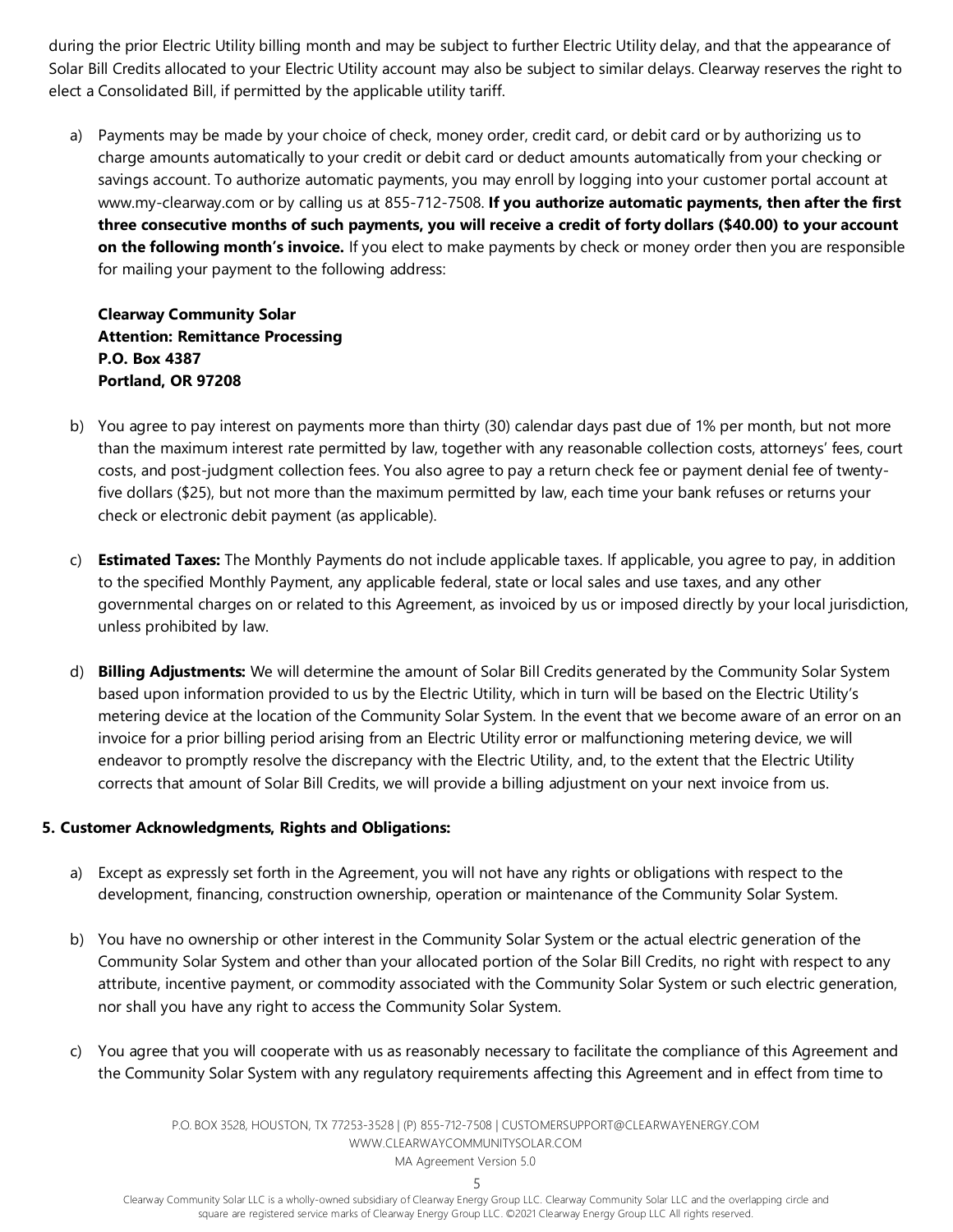time. You further agree to execute, and to assist us in obtaining, all documentation related to the implementation of this Agreement and the receipt of Solar Bill Credits hereunder. You specifically acknowledge and agree that, at our request, you will promptly provide us with information about the Electric Utility billing history and you will promptly review and countersign any updated SMART Participant Customer Disclosure Form that we send you from time to time.

d) You acknowledge that you are responsible for maintaining the customer account with the Electric Utility and you understand that the Solar Bill Credits you are allocated under this Agreement will appear on the Electric Utility invoice and may only cover a portion of those charges. Any charges not covered by the Solar Bill Credits are your responsibility.

#### **What happens if the Electric Utility account number at your current residence changes?**

If the Electric Utility account number at your current residence changes, then you are obligated to provide us with written notice of your new Electric Utility account number. We will coordinate with the Electric Utility to have Solar Bill Credits reassigned to your new account. You will be responsible for all payments due under this Agreement regardless of when any such changes take effect.

- e) You agree that, as between you and us, we are the owner of, and have the sole right to claim and receive any and all tax, environmental or other attributes or credits, incentive payments, grants, subsidies, renewable energy attributes or credits (including, without limitation, any and all renewable energy certificates or "RECs"), carbon offset credits, rebates, capacity payments or other benefits related to the Community Solar System and/or the electricity generated by the Community Solar System (collectively, "Incentives"), and any other benefits of ownership of the Community Solar System, both presently and in the future. You acknowledge that the Solar Bill Credits you receive from the Community Solar System are not considered renewable energy or solar power for the purposes of federal, state and local policy incentive purposes, and you further agree not to make any claims or representations to the contrary, or take any actions, which would conflict with our rights to any Incentives, including any environmental or renewable energy attributes.
- f) By signing this Agreement, you agree that, as allowed by applicable law, we may periodically: (a) access your consumer credit report(s) and credit score(s) with all or any of the following entities: Experian, TransUnion, Equifax, FICO, or any other entity that provides consumer financial information; (b) furnish information related to your account to credit reporting agencies; and (c) disclose information obtained to our affiliates and our actual or prospective financing partners, investors, insurers, and acquirers of all or a portion of our business or assets for the purpose of evaluating your creditworthiness. We may have prescreened your credit. Prescreening of credit does not impact your credit score. You can choose to stop receiving "prescreened" offers of credit from this and other companies by calling toll-free, 1-888-5-OPTOUT (1-888-567-8688).

#### **6. Clearway Community Solar's Rights and Obligations:**

- a) We will use reasonable efforts to maintain a web-based online monitoring platform, accessible by you and other customers, so you and each other customer can view the Community Solar System's periodic energy production.
- b) We will claim and receive any and all Incentives, and any other benefits of ownership of the Community Solar System, both presently and in the future.

#### **7. Customer Representation:**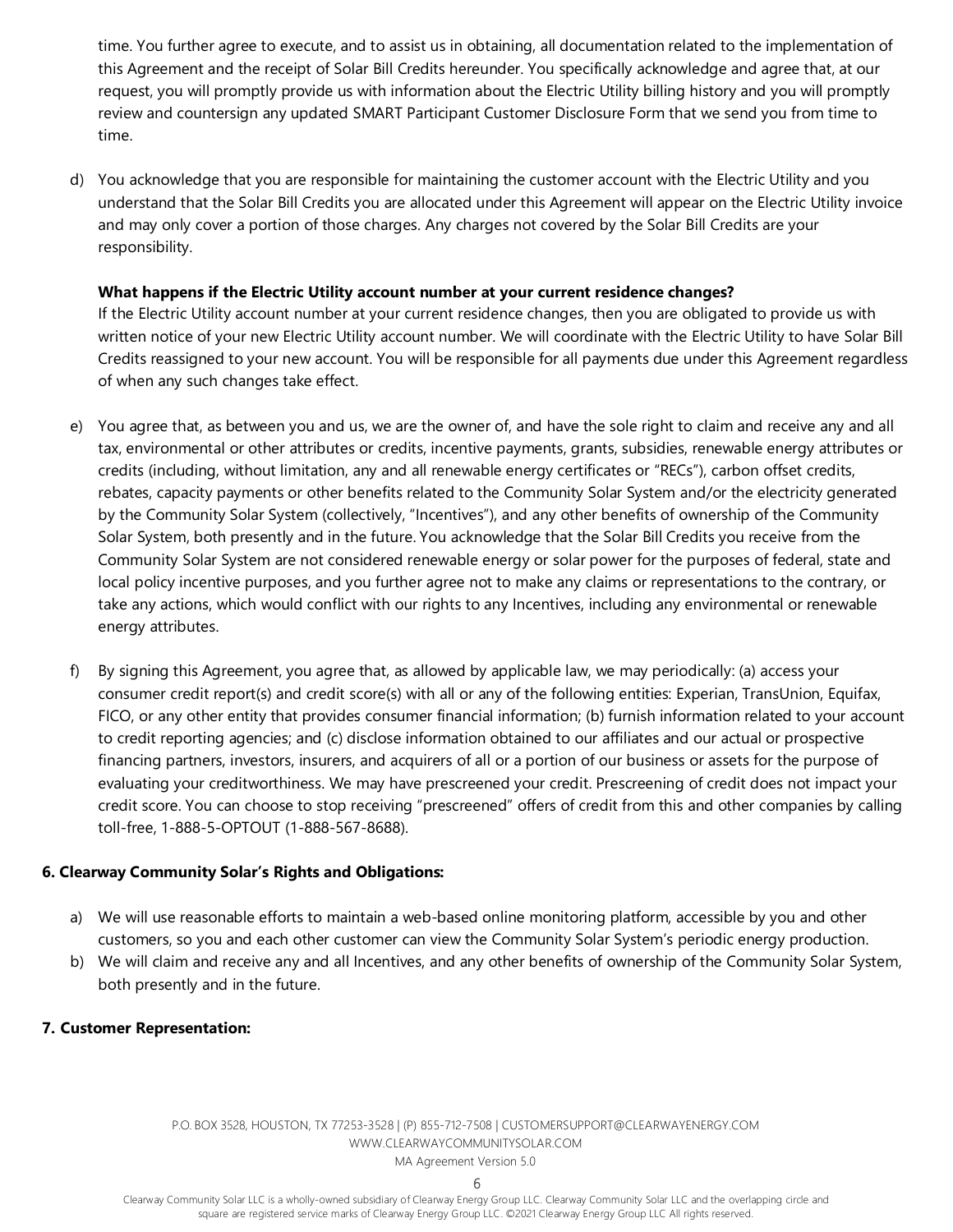By signing this Agreement, you represent that you (i) are an individual at least eighteen (18) years of age, and (ii) have authority to make decisions pertaining to the Electric Bill shown on the Disclosure Form.

#### **8. Assignment:**

We may assign, sell, pledge or transfer this Agreement without your consent and without prior notice to you. Upon any such assignment, sale or transfer, the assignor shall be released from all future obligations under this Agreement. You may not assign, sell, pledge or otherwise transfer this Agreement (or any interest therein) to a third party without our prior written consent, which we may withhold in our sole discretion.

#### **9. Insurance Risk of Loss:**

We will insure the Community Solar System and bear the risk of loss, damage, theft, destruction or similar occurrence of all or any part of the Community Solar System during the Term.

#### **10. EVENTS OF DEFAULT; REMEDIES:**

- a) YOU WILL BE IN DEFAULT OF THIS AGREEMENT IF YOU SELL, PLEDGE, ASSIGN, OR TRANSFER YOUR RIGHTS OR OBLIGATIONS UNDER THIS AGREEMENT WITHOUT OUR PRIOR WRITTEN CONSENT. Additionally, you will be in default if:
	- (i) you do not make a payment within ten (10) calendar days after the date the payment is due;
	- (ii) you violate any other obligation under this Agreement and such violation continues for fifteen (15) calendar days after you receive written notice;
	- (iii) you provide false or misleading information to us; or
	- (iv) you voluntarily commence bankruptcy, insolvency, reorganization, stay, or similar debtor- relief proceedings, or if any of the foregoing proceedings are brought involuntarily against you, or if you become insolvent or generally do not pay debts as they become due, or admit in writing your inability to pay debts, or make an assignment for the benefit of creditors.
- b) If you are in default under this Agreement, we have the right to take one or more of the following actions and any other action available to us under this Agreement or at law or in equity:
	- (i) take action to prevent loss, correct your default, or otherwise enforce performance of this Agreement, by court action or otherwise;
	- (ii) terminate this Agreement and your interest in the Solar Bill Credits; or
	- (iii) seek damages for your default, as reasonably calculated by us, including:
		- (1) all accrued and unpaid payments under the Agreement, taxes, fees, penalties, interest and all other amounts then accrued or due and owing under this Agreement;
		- (2) the present value of payments you would have paid under this Agreement for the remainder of the Term; and
		- (3) reasonable compensation (on a net after tax basis assuming a tax rate of 21%) for the loss or recapture of any Incentives or their benefits to the extent attributable to your breach. Additionally, you agree to pay us for all reasonable costs and expenses we incur due to your default, including costs and expenses to prevent loss, correct your default, or take other action permitted under this Agreement. If we choose to exercise a remedy, we are not restricted from exercising other remedies. If we choose not to exercise a remedy, we are not restricted from exercising that remedy in the future.

P.O. BOX 3528, HOUSTON, TX 77253-3528 | (P) 855-712-7508 [| CUSTOMERSUPPORT@CLEARWAYENERGY.COM](mailto:CUSTOMERSUPPORT@CLEARWAYENERGY.COM) [WWW.CLEARWAYCOMMUNITYSOLAR.COM](http://www.clearwaycommunitysolar.com/)

MA Agreement Version 5.0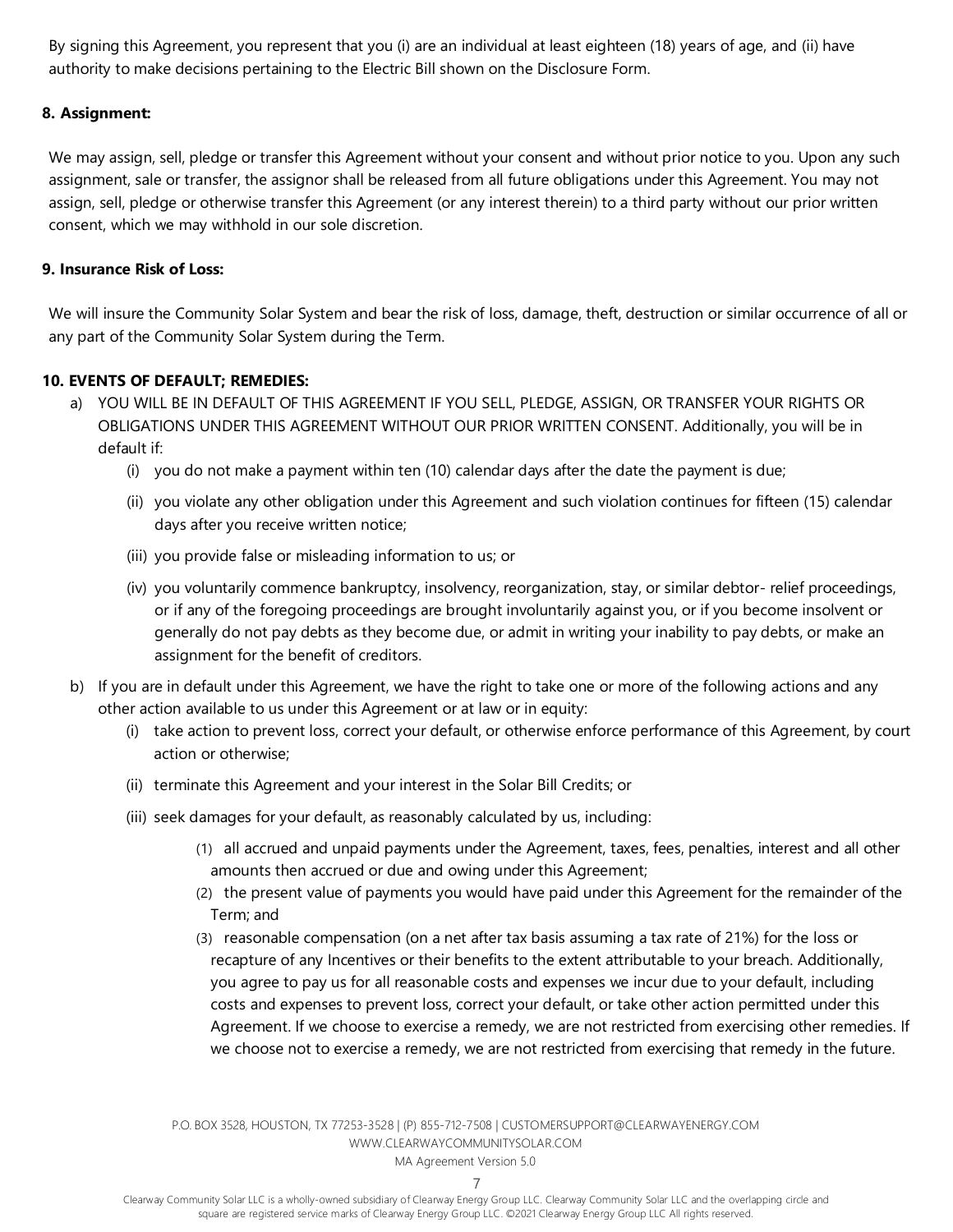c) If any of the remedies set out herein are considered an accelerated payment under this Agreement and if such payment is prohibited by law, we reserve the right to pursue any and all other remedies set out in this Agreement and those remedies available at law and in equity.

#### **11. Force Majeure:**

We shall not be in breach of this Agreement because of any failure or delay in complying with our obligations under this Agreement (except payment obligations) to the extent such failure or delay is due to one or more events of Force Majeure or their effects, and the periods allowed for the performance by us of such obligations shall be extended for so long as such events or effects continue. For purposes of this Agreement, the term "Force Majeure" shall mean acts of God or the public enemy; war; hostilities; riots; terrorism; abnormally adverse weather conditions not reasonably anticipatable by the Parties; fires; floods; explosion; volcanic activity; accidents; riots; vandalism; regional strikes or other significant regional labor disputes; a governmental authority's actions or failure to act; a utility's actions or failure to act, including any curtailment of the Community Solar System; or any other causes, whether or not of the same class or kind as those specifically named above, which are not within our reasonable control and which, by the exercise of reasonable diligence, we are unable to prevent. We shall have the option of terminating this Agreement if a Force Majeure event continues for thirty (30) calendar days or more.

If we terminate this Agreement due to continuing Force Majeure event, you shall be responsible for making any and all payments and any other applicable payments for Solar Bill Credits you receive based on generation of the Community Solar System up to the Termination Date.

### **12. Governing Law:**

This Agreement is governed by the internal laws of the Commonwealth of Massachusetts without regard to principles of conflicts of law, together with any applicable federal law.

#### **13. Notices; Contact:**

- a) All notices, requests, statements and other communications under this Agreement must be made in writing or to the email address provided by you and will be considered to have been properly given and received:
	- i. if by hand delivery or email, on the day and at the time on which delivered to the intended recipient at the address set forth in this Agreement;
	- ii. if sent by mail, on the third (3) business day after the day on which deposited in the United States certified or registered mail, postage prepaid, return receipt requested, addressed to the intended recipient at its address set forth in this Agreement; or
	- iii. if by overnight Federal Express or other reputable overnight express mail service, on the next business day after delivery to such express mail service, addressed to the intended recipient at its address set forth in this Agreement.

### b) **Contact information:**

Clearway Community Solar Web address: [www.clearwaycommunitysolar.com](http://www.clearwaycommunitysolar.com/) P.O. Box 3528, Houston, TX 77253 1-855-712-7508 customersupport@clearwayenergy.com

### **14. LIMITATION OF LIABILITY AND WARRANTY DISCLAIMER:**

P.O. BOX 3528, HOUSTON, TX 77253-3528 | (P) 855-712-7508 [| CUSTOMERSUPPORT@CLEARWAYENERGY.COM](mailto:CUSTOMERSUPPORT@CLEARWAYENERGY.COM) [WWW.CLEARWAYCOMMUNITYSOLAR.COM](http://www.clearwaycommunitysolar.com/) MA Agreement Version 5.0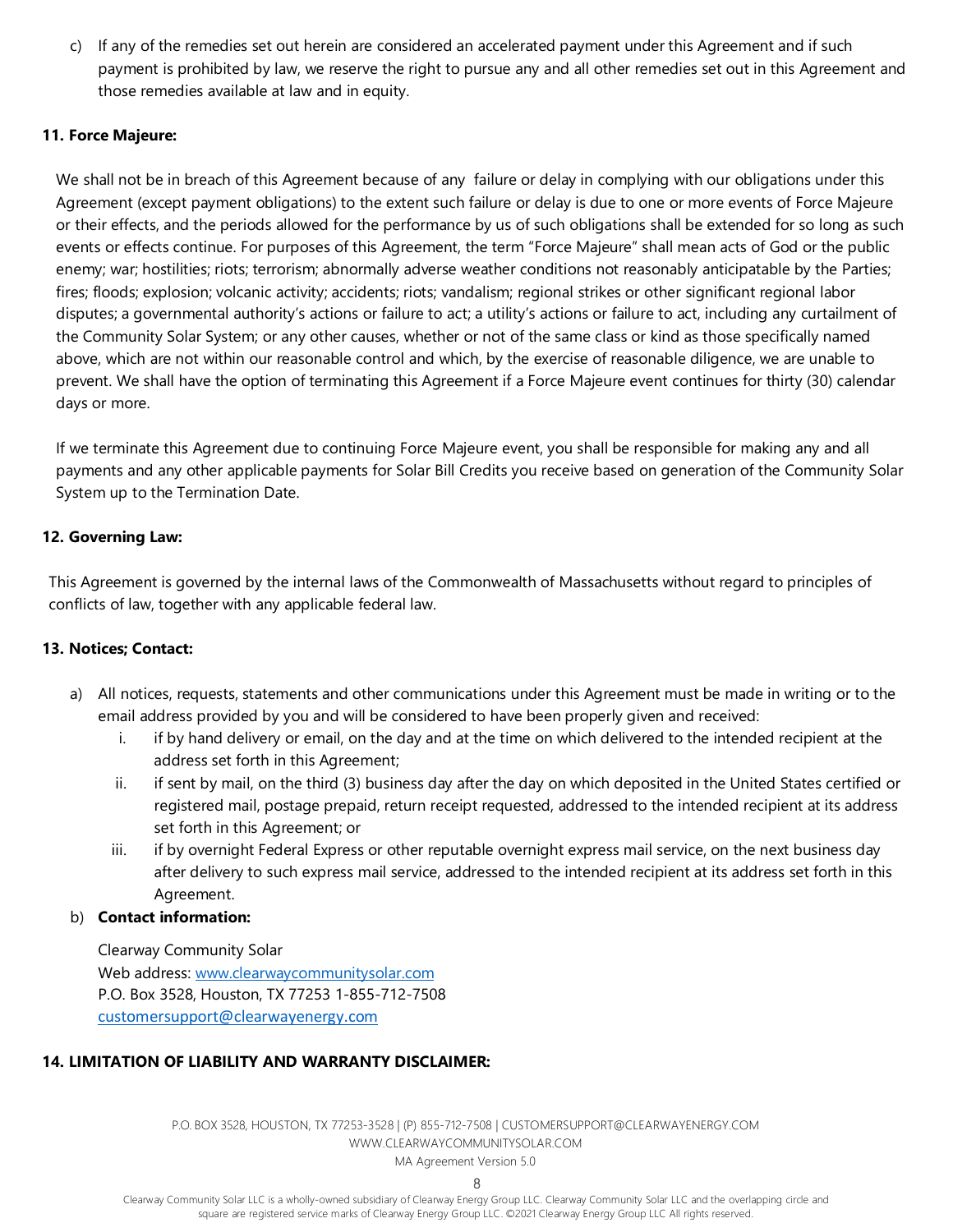- a) TO THE MAXIMUM EXTENT PERMITTED BY LAW: OUR LIABILITY TO YOU UNDER THIS AGREEMENT SHALL BE LIMITED TO DIRECT, ACTUAL DAMAGES ONLY AND WILL IN NO EVENT EXCEED THE AMOUNT PAID BY YOU TO US UNDER THIS AGREEMENT, AND, EXCEPT AS EXPRESSLY SET FORTH IN THIS AGREEMENT, IN NO EVENT SHALL EITHER PARTY BE LIABLE TO THE OTHER FOR CONSEQUENTIAL, INCIDENTAL, PUNITIVE, EXEMPLARY, SPECIAL OR INDIRECT DAMAGES. THIS AMOUNT OF LIABILITY IS YOUR SOLE AND EXCLUSIVE REMEDY, AND YOU HEREBY WAIVE ALL OTHER REMEDIES OR DAMAGES AT LAW OR EQUITY.
- b) EXCEPT AS EXPRESSLY PROVIDED HEREIN, WE MAKE NO WARRANTY OR REPRESENTATION, EITHER EXPRESS OR IMPLIED, REGARDING OUR OBLIGATIONS OR THE COMMUNITY SOLAR SYSTEM. WE DISCLAIM ALL WARRANTIES OF MERCHANTABILITY OR FITNESS FOR A PARTICULAR USE OR PURPOSE. WITHOUT LIMITING THE FOREGOING, WE DO NOT WARRANT OR GUARANTY THE AMOUNT OF ELECTRICITY OR SOLAR BILL CREDITS TO BE GENERATED BY THE COMMUNITY SOLAR SYSTEM.

### **15. INDEMNIFICATION:**

TO THE MAXIMUM EXTENT PERMITTED BY LAW, YOU AGREE TO INDEMNIFY, DEFEND AND HOLD HARMLESS US AND OUR SUCCESSORS AND ASSIGNEES, AND OUR AND THEIR EMPLOYEES, OFFICERS, DIRECTORS, MANAGERS AND AGENTS, FROM ANY AND ALL LOSSES, LIABILITIES, DAMAGES, CLAIMS, ACTIONS, COSTS, JUDGMENTS, EXPENSES (INCLUDING REASONABLE ATTORNEYS' FEES AND EXPENSES), PENALTIES, DEMANDS AND LIENS ASSERTED BY OR RESULTING FROM CLAIMS, ACTIONS, SUITS OR DEMANDS BY ANY THIRD PARTY, OF ANY KIND OR NATURE ARISING OUT OF, CONNECTED WITH, RELATING TO OR RESULTING FROM YOUR FAILURE TO COMPLY WITH ANY OF THE TERMS OR CONDITIONS OF THIS AGREEMENT. THIS SECTION SHALL SURVIVE THE TERMINATION OF THIS AGREEMENT.

#### **16. Arbitration of Claims; Waiver of Jury Trial:**

Any dispute, disagreement or claim between you and Clearway Community Solar arising out of or in connection with this Agreement, which cannot be amicably resolved by the Parties shall be submitted to final and binding arbitration, in accordance with the Consumer Arbitration Rules of the American Arbitration Association, if applicable (the "AAA Consumer Rules"). In the event of a conflict between the provisions of the AAA Consumer Rules and the provisions of this Agreement, the provisions of this Agreement shall govern. Any in-person arbitration proceedings shall be conducted at a location that is reasonably convenient to both Parties with due consideration of their ability to travel and other pertinent circumstances. If the Parties are unable to agree on a location, the determination shall be made by the AAA. This Agreement to arbitrate is governed by the Federal Arbitration Act.

While a dispute, disagreement or claim is being resolved under this Section 16, both Parties shall continue to perform their obligations under this Agreement. The arbitration shall be conducted by one arbitrator appointed in accordance with the AAA Consumer Rules.

a) YOU AND CLEARWAY COMMUNITY SOLAR AGREE THAT BY ENTERING INTO THIS AGREEMENT, YOU AND WE ARE WAIVING THE RIGHT TO A JURY TRIAL. IN ADDITION, EACH PARTY MAY BRING CLAIMS AGAINST THE OTHER PARTY ONLY IN ITS INDIVIDUAL CAPACITY AND NOT AS A PLAINTIFF OR CLASS MEMBER IN ANY PURPORTED CLASS OR REPRESENTATIVE PROCEEDING. THE ARBITRATOR MAY NOT CONSOLIDATE MORE THAN ONE PERSON'S CLAIMS, AND MAY NOT OTHERWISE PRESIDE OVER ANY FORM OF A REPRESENTATIVE OR CLASS PROCEEDING. THIS ARBITRATION CLAUSE REPLACES THE RIGHT TO PARTICIPATE IN A CLASS ACTION OR SIMILAR PROCEEDING. IN THE EVENT OF ANY DISPUTE BETWEEN YOU AND CLEARWAY COMMUNITY SOLAR AS TO WHETHER CLASS OR COLLECTIVE ARBITRATION IS AVAILABLE UNDER THIS AGREEMENT, EITHER PARTY MUST SUBMIT SUCH DISPUTE TO A COURT HAVING JURISDICTION, AND DOING SO WILL NOT WAIVE THE RIGHT TO ARBITRATE ANY OTHER DISPUTE

> P.O. BOX 3528, HOUSTON, TX 77253-3528 | (P) 855-712-7508 [| CUSTOMERSUPPORT@CLEARWAYENERGY.COM](mailto:CUSTOMERSUPPORT@CLEARWAYENERGY.COM) [WWW.CLEARWAYCOMMUNITYSOLAR.COM](http://www.clearwaycommunitysolar.com/) MA Agreement Version 5.0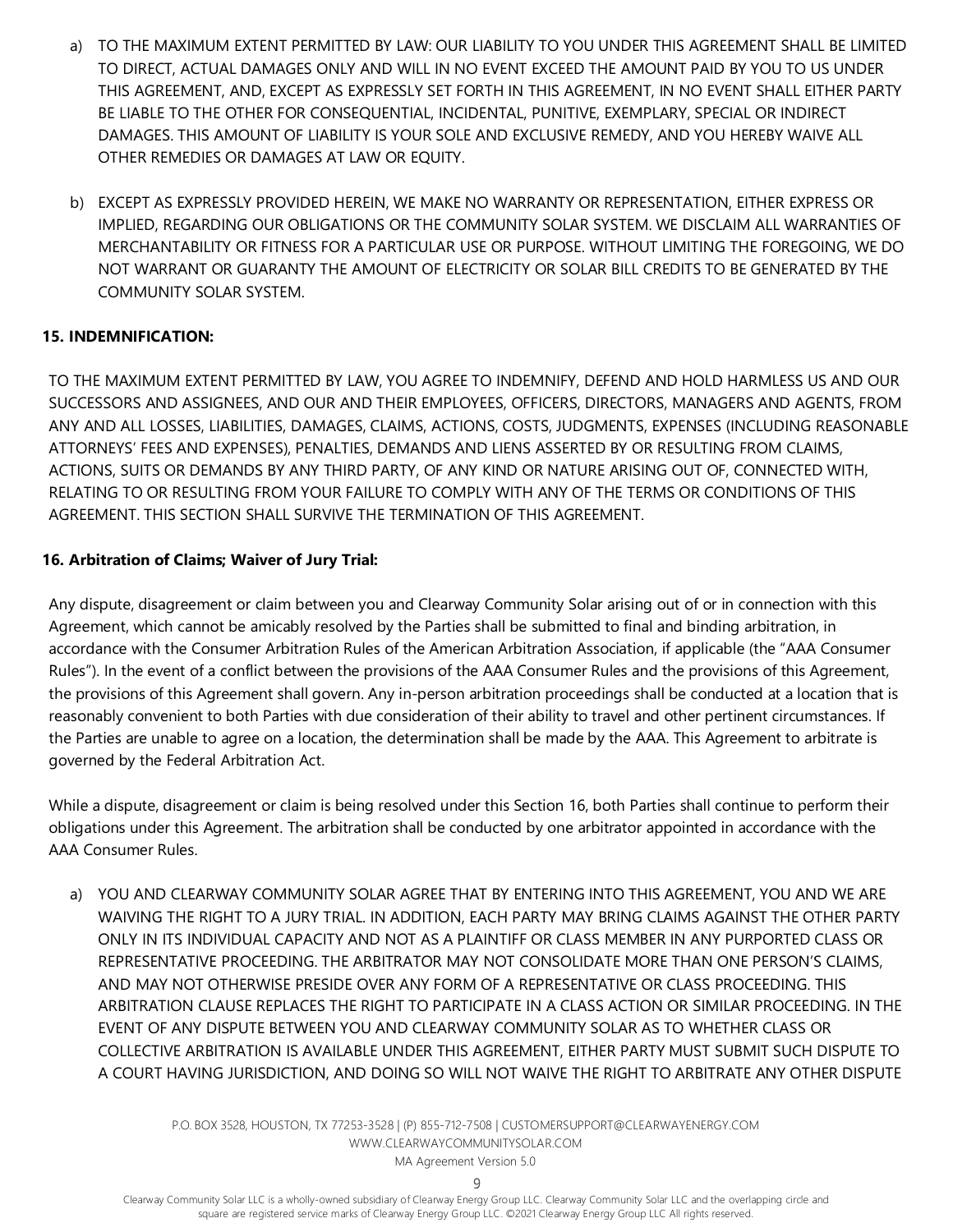UNDER THIS AGREEMENT. OTHER RIGHTS THAT YOU OR CLEARWAY COMMUNITY SOLAR WOULD HAVE IN COURT MAY NOT BE AVAILABLE IN ARBITRATION.

- b) The award of the arbitrator (the "Arbitration Award"): (i) shall be conclusive, final, and binding upon the Parties; and (ii) shall be the sole and exclusive remedy between the Parties regarding any and all claims and counterclaims presented to the arbitrator. Judgment on the Arbitration Award may be entered in any court having jurisdiction.
- c) If you initiate the arbitration, you will be required to pay the first \$200 of any filing fee. If we initiate the arbitration, we will pay the initial filing fee. All other filing fees, administrative fees charged by the AAA, any AAA expenses, and arbitrator compensation and expenses of the arbitrator, including required travel and other expenses, as well as any costs relating to proof and witnesses produced at the direction of the arbitrator, shall be borne in accordance with the Costs of Arbitration section of the AAA Consumer Rules. We will each bear all of our own attorneys' fees and costs.

I HAVE READ AND UNDERSTAND THE FOREGOING AND AGREE TO SUBMIT ANY DISPUTE ARISING OUT OF THE MATTERS INCLUDED IN THE ARBITRATION PROVISION TO NEUTRAL ARBITRATION, WAIVING ANY RIGHT TO PARTICIPATE IN A CLASS ACTION OR SIMILAR PROCEEDING.

### **17. Entire Agreement; Modifications in Writing; Survival:**

This Agreement, including its Exhibits, contains the entire agreement between the Parties regarding the Community Solar System and supersedes and replaces any previously executed Community Solar Terms of Service between the Parties for the same utility account number. There are no other agreements between the Parties regarding the Community Solar System for the Electric Bill on the Disclosure Form, either written or oral. Any amendment or other change to this Agreement must be in writing and signed by both Parties. Any delay or failure of a Party to enforce the obligations of the other Party under this Agreement shall not constitute a waiver of such obligations or a Party's right to enforce the same and shall not affect the validity of this Agreement. If any portion of this Agreement cannot be enforced, the unaffected portions will remain in effect. Notwithstanding anything to the contrary in this Agreement, this Agreement shall not affect the waiver of any rights to which you are entitled by any statute or regulation.

#### **18. Third Party Beneficiaries; Miscellaneous:**

No person that is not a party to this Agreement has any right to enforce any term of this Agreement. All rights, powers and remedies provided under this Agreement are cumulative and not exclusive of any rights, powers, or remedies provided by applicable law or otherwise. The terms of this Agreement that expressly or by their nature survive termination shall continue after the termination until fully performed. This Agreement may be executed in one or more counterparts, each of which shall be deemed an original and all of which collectively shall be deemed one and the same instrument.

### **19. NOTICE TO CUSTOMER:**

# **DO NOT SIGN THIS AGREEMENT IF THERE ARE ANY BLANK SPACES. YOU ARE ENTITLED TO A COPY OF THE AGREEMENT AT THE TIME YOU SIGN. KEEP IT TO PROTECT YOUR LEGAL RIGHTS.**

### THE DATE OF THIS AGREEMENT AND THIS TRANSACTION IS: \_\*SEE CERTIFICATE OF COMPLETION\*

# **THIS AGREEMENT REPLACES ANY PREVIOUS AGREEMENTS FOR THE SAME UTILITY ACCOUNT SHOWN ON THE DISCLOSURE FORM.**

P.O. BOX 3528, HOUSTON, TX 77253-3528 | (P) 855-712-7508 [| CUSTOMERSUPPORT@CLEARWAYENERGY.COM](mailto:CUSTOMERSUPPORT@CLEARWAYENERGY.COM) [WWW.CLEARWAYCOMMUNITYSOLAR.COM](http://www.clearwaycommunitysolar.com/) MA Agreement Version 5.0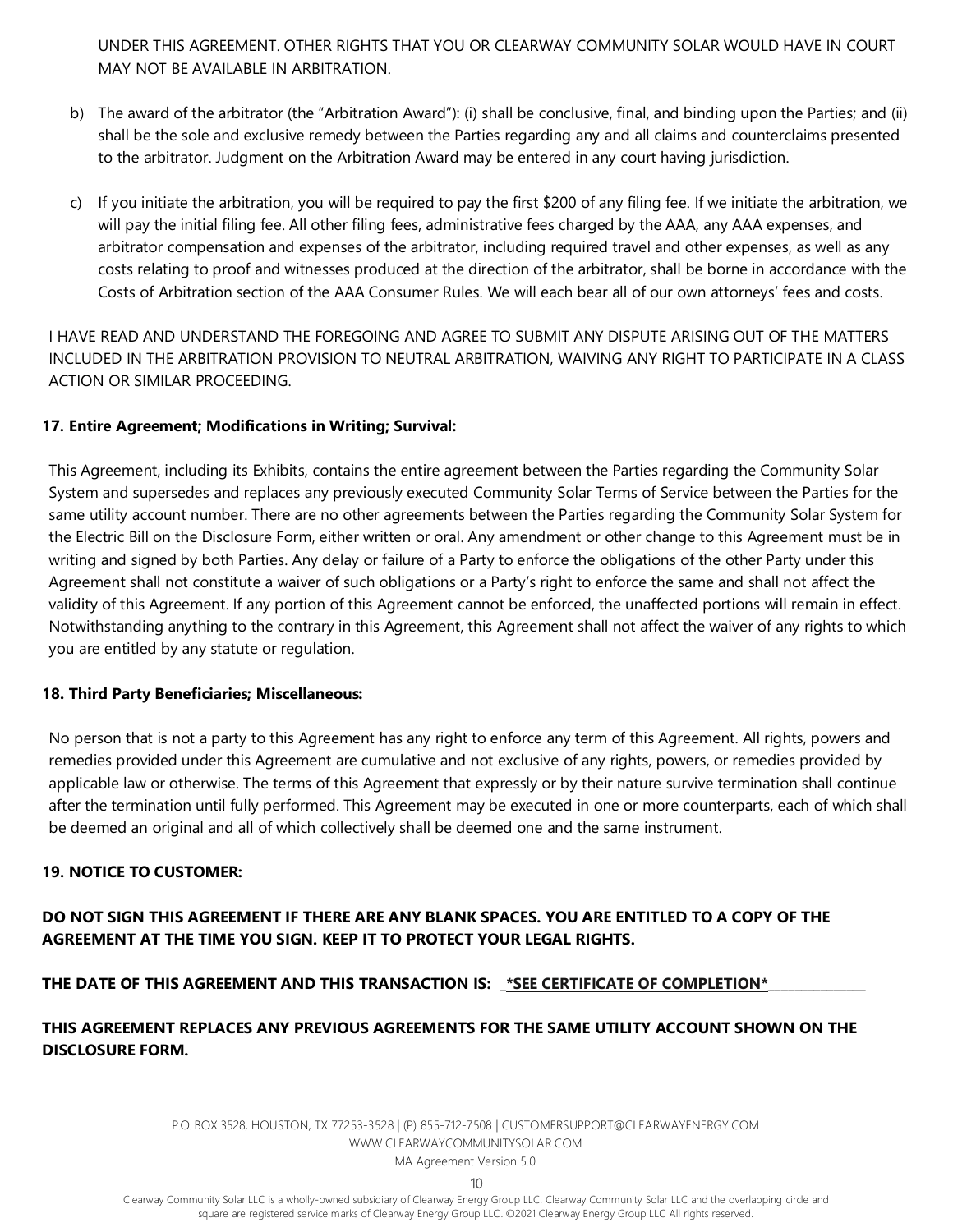**YOU, THE SUBSCRIBER, HAVE A STATUTORY RIGHT TO CANCEL THIS AGREEMENT AT ANY TIME PRIOR TO MIDNIGHT OF THE THIRD (3RD) BUSINESS DAY AFTER THE DATE OF THIS TRANSACTION. SEE THE ATTACHED NOTICE OF CANCELLATION FORM FOR AN EXPLANATION OF THIS RIGHT.**

BY SIGNING ELECTRONICALLY, YOU ACKNOWLEDGE THAT YOU HAVE READ AND UNDERSTAND THIS AGREEMENT AND ITS EXHIBITS IN THEIR ENTIRETY, AND THAT YOU HAVE RECEIVED A COPY OF THIS AGREEMENT. **IF WE REJECT YOUR ENROLLMENT FOR ANY REASON, WE WILL INFORM YOU VIA EMAIL OF OUR DECISION.**

**To the extent applicable, any acceptance of this Agreement by affirmation using an electronic signature shall be deemed a binding acceptance of this Agreement and shall be valid as a signature.**

> P.O. BOX 3528, HOUSTON, TX 77253-3528 | (P) 855-712-7508 [| CUSTOMERSUPPORT@CLEARWAYENERGY.COM](mailto:CUSTOMERSUPPORT@CLEARWAYENERGY.COM) [WWW.CLEARWAYCOMMUNITYSOLAR.COM](http://www.clearwaycommunitysolar.com/) MA Agreement Version 5.0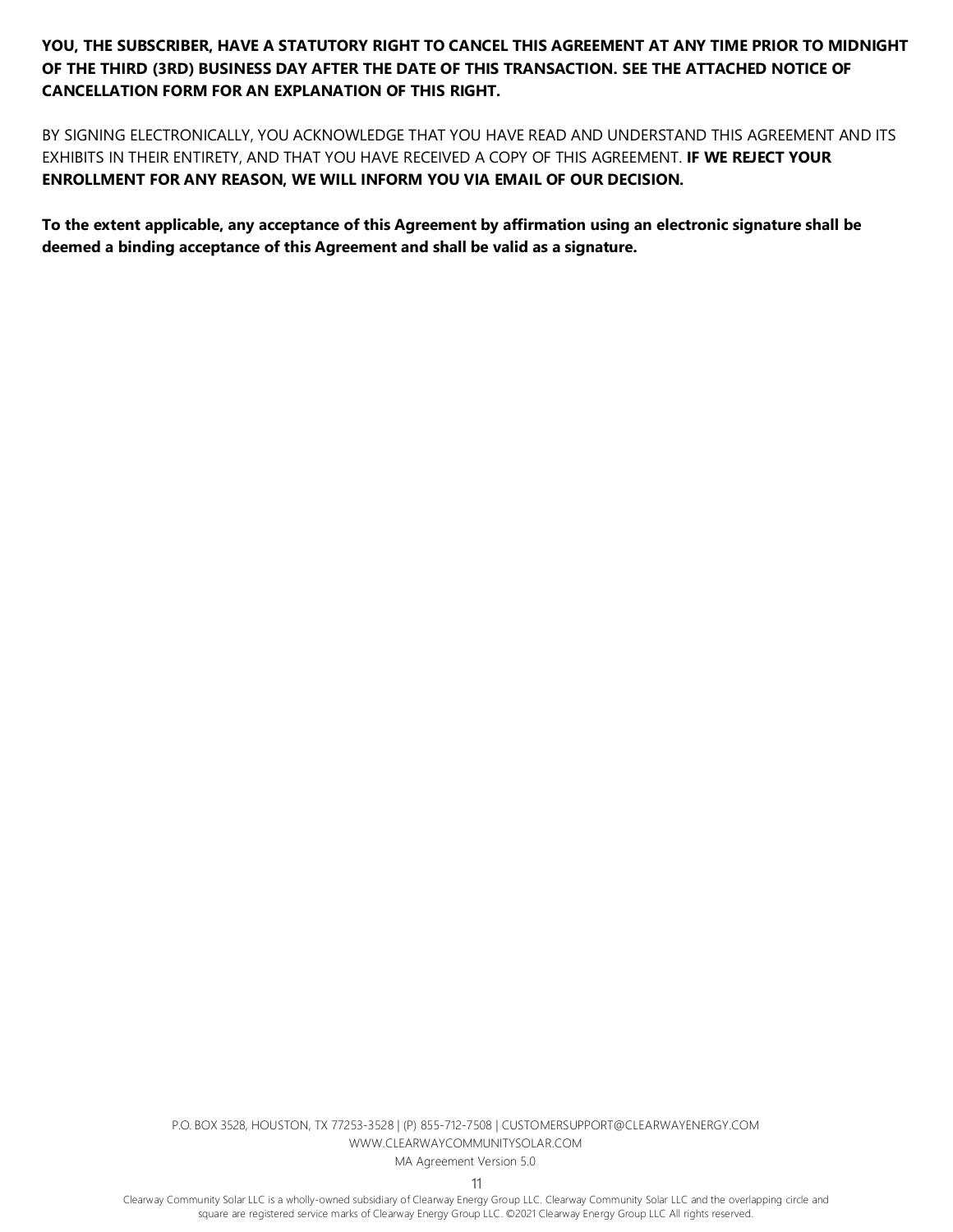

# **EXHIBIT 1 NOTICE OF CANCELLATION**

**(Your copy)**

#### **Signed Date: \*SEE CERTIFICATE OF COMPLETION\***

**You may CANCEL this transaction, without any Penalty or Obligation, within THREE BUSINESS DAYS from the above date.** 

**If you cancel, any property traded in, any payments made by you under the contract or sale, and any negotiable instrument executed by you will be returned within TEN BUSINESS DAYS following receipt by the seller of your cancellation notice, and any security interest arising out of the transaction will be cancelled.** 

**If you cancel, you must make available to the seller at your residence, in substantially as good condition as when received, any goods delivered to you under this contract or sale, or you may, if you wish, comply with the instructions of the seller regarding the return shipment of the goods at the seller's expense and risk.**

**If you do make the goods available to the seller and the seller does not pick them up within 20 days of the date of your Notice of Cancellation, you may retain or dispose of the goods without any further obligation. If you fail to make the goods available to the seller, or if you agree to return the goods to the seller and fail to do so, then you remain liable for performance of all obligations under the contract.**

**To cancel this transaction, mail or deliver a signed and dated copy of this Cancellation Notice or any other written notice, or send a telegram, to Clearway Community Solar at P.O. Box 3528, Houston, TX 77253-3528 NOT LATER THAN MIDNIGHT OF THREE BUSINESS DAYS FOLLOWING THE TRANSACTION DATE ABOVE, OR LATER IF ALLOWED BY THE TERMS OF THIS AGREEMENT.**

**I HEREBY CANCEL THIS TRANSACTION.**

| Signed:                     |  |  |  |  |  |
|-----------------------------|--|--|--|--|--|
| <b>Customer's Printed:</b>  |  |  |  |  |  |
| Date:                       |  |  |  |  |  |
| <b>Utility Account No.:</b> |  |  |  |  |  |
| <b>Meter Address:</b>       |  |  |  |  |  |

P.O. BOX 3528, HOUSTON, TX 77253-3528 | (P) 855-712-7508 [| CUSTOMERSUPPORT@CLEARWAYENERGY.COM](mailto:CUSTOMERSUPPORT@CLEARWAYENERGY.COM) [WWW.CLEARWAYCOMMUNITYSOLAR.COM](http://www.clearwaycommunitysolar.com/) MA Agreement Version 5.0

12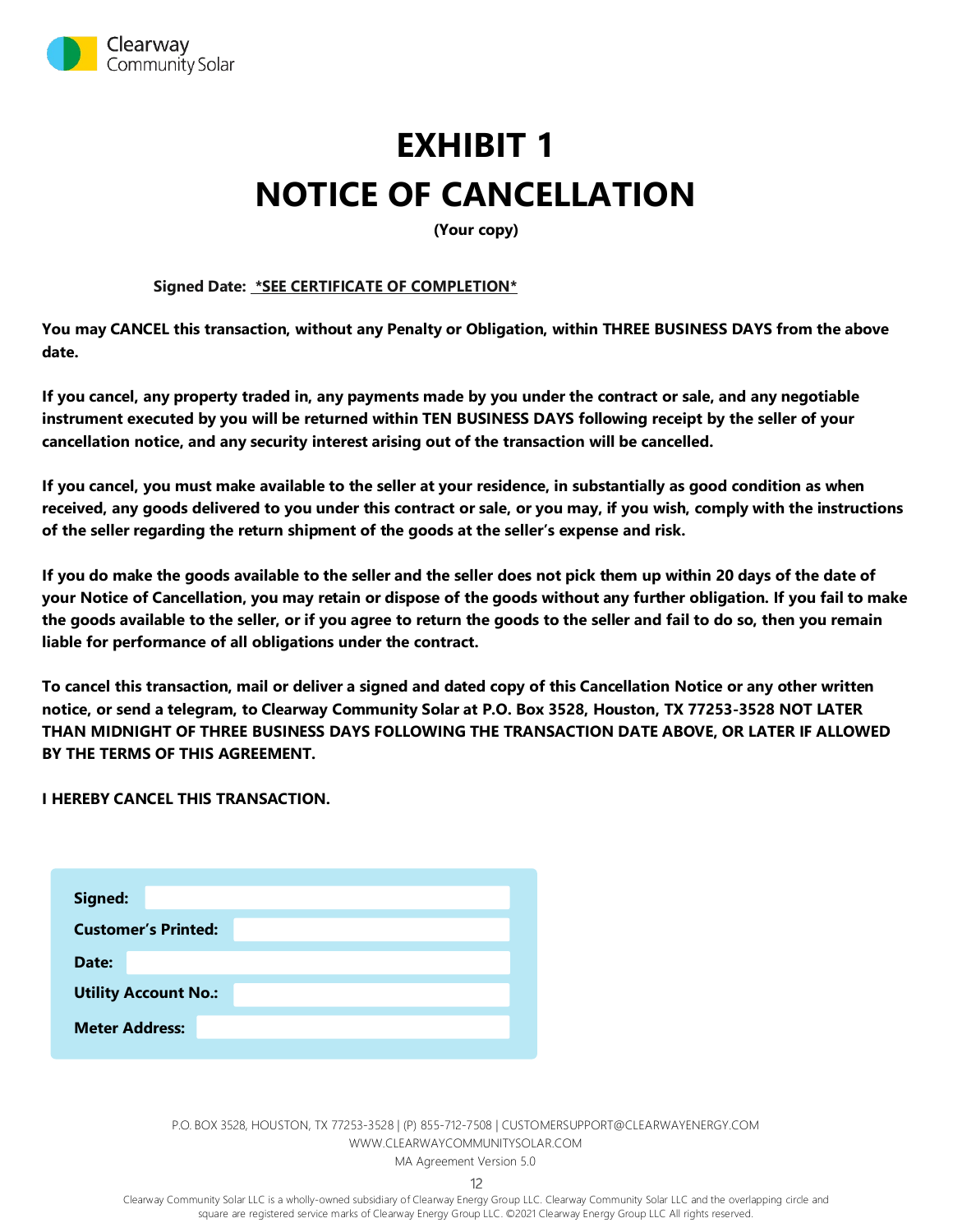

# **EXHIBIT 1 NOTICE OF CANCELLATION**

**(Clearway Community Solar copy)**

**Signed Date: \*SEE CERTIFICATE OF COMPLETION\***

**You may CANCEL this transaction, without any Penalty or Obligation, within THREE BUSINESS DAYS from the above date.** 

**If you cancel, any property traded in, any payments made by you under the contract or sale, and any negotiable instrument executed by you will be returned within TEN BUSINESS DAYS following receipt by the seller of your cancellation notice, and any security interest arising out of the transaction will be cancelled.** 

**If you cancel, you must make available to the seller at your residence, in substantially as good condition as when received, any goods delivered to you under this contract or sale, or you may, if you wish, comply with the instructions of the seller regarding the return shipment of the goods at the seller's expense and risk.**

**If you do make the goods available to the seller and the seller does not pick them up within 20 days of the date of your Notice of Cancellation, you may retain or dispose of the goods without any further obligation. If you fail to make the goods available to the seller, or if you agree to return the goods to the seller and fail to do so, then you remain liable for performance of all obligations under the contract.**

**To cancel this transaction, mail or deliver a signed and dated copy of this Cancellation Notice or any other written notice, or send a telegram, to Clearway Community Solar at P.O. Box 3528, Houston, TX 77253-3528 NOT LATER THAN MIDNIGHT OF THREE BUSINESS DAYS FOLLOWING THE TRANSACTION DATE ABOVE, OR LATER IF ALLOWED BY THE TERMS OF THIS AGREEMENT.**

**I HEREBY CANCEL THIS TRANSACTION.**

| Signed:                     |                            |  |  |  |  |
|-----------------------------|----------------------------|--|--|--|--|
|                             | <b>Customer's Printed:</b> |  |  |  |  |
| Date:                       |                            |  |  |  |  |
| <b>Utility Account No.:</b> |                            |  |  |  |  |
| <b>Meter Address:</b>       |                            |  |  |  |  |

P.O. BOX 3528, HOUSTON, TX 77253-3528 | (P) 855-712-7508 [| CUSTOMERSUPPORT@CLEARWAYENERGY.COM](mailto:CUSTOMERSUPPORT@CLEARWAYENERGY.COM) [WWW.CLEARWAYCOMMUNITYSOLAR.COM](http://www.clearwaycommunitysolar.com/) MA Agreement Version 5.0

13